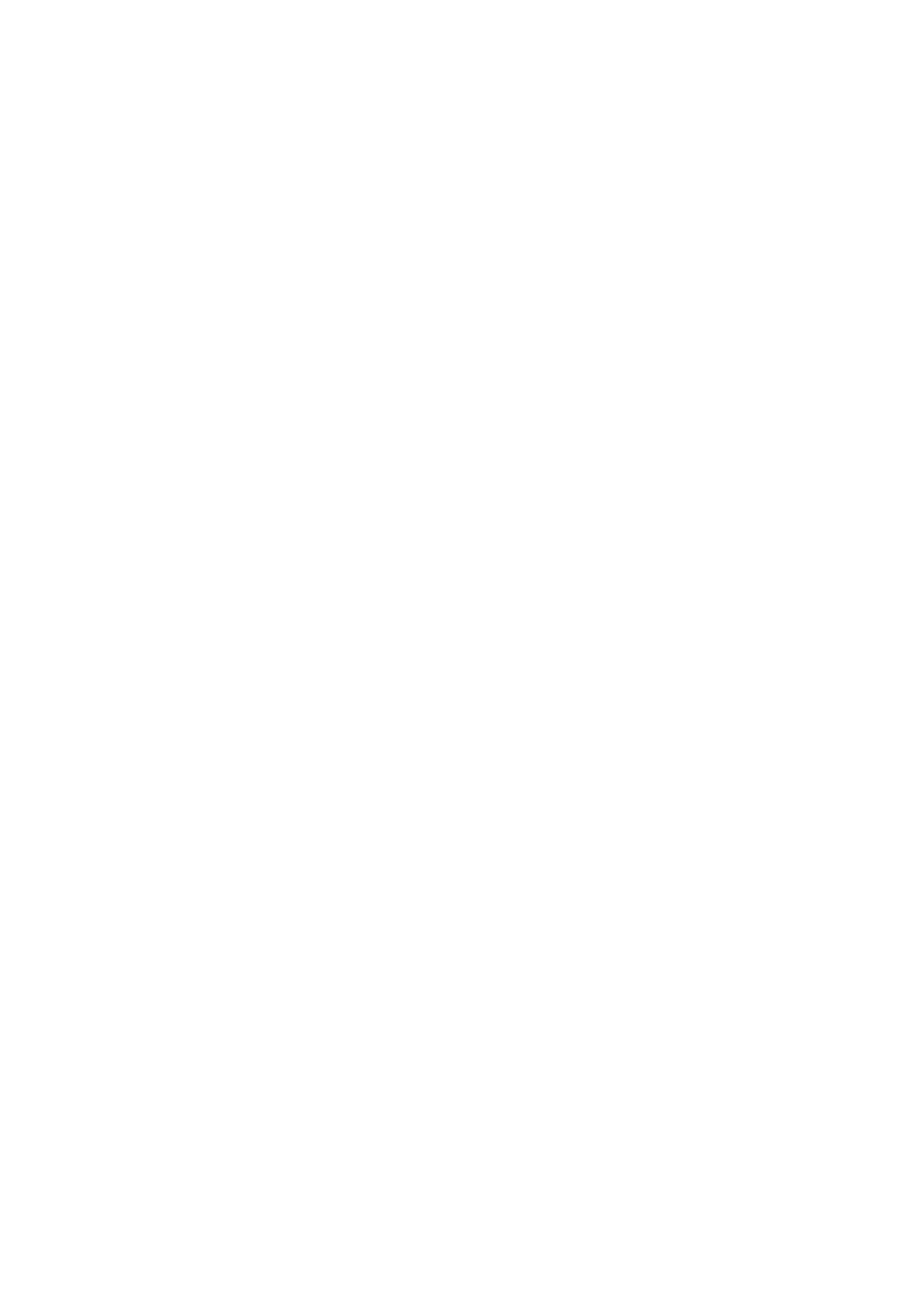Simple solutions for your research

# **Hito Bielschowsky OptimStain™ Kit**

**[Catalog Number: HTKNS1126]** 

An easy to use silver staining system for the morphological characterization of the axons, intracellular neurofibrils, and senile plaques

# User Manual and Material Safety Data Sheet

FOR IN VITRO RESEARCH USE ONLY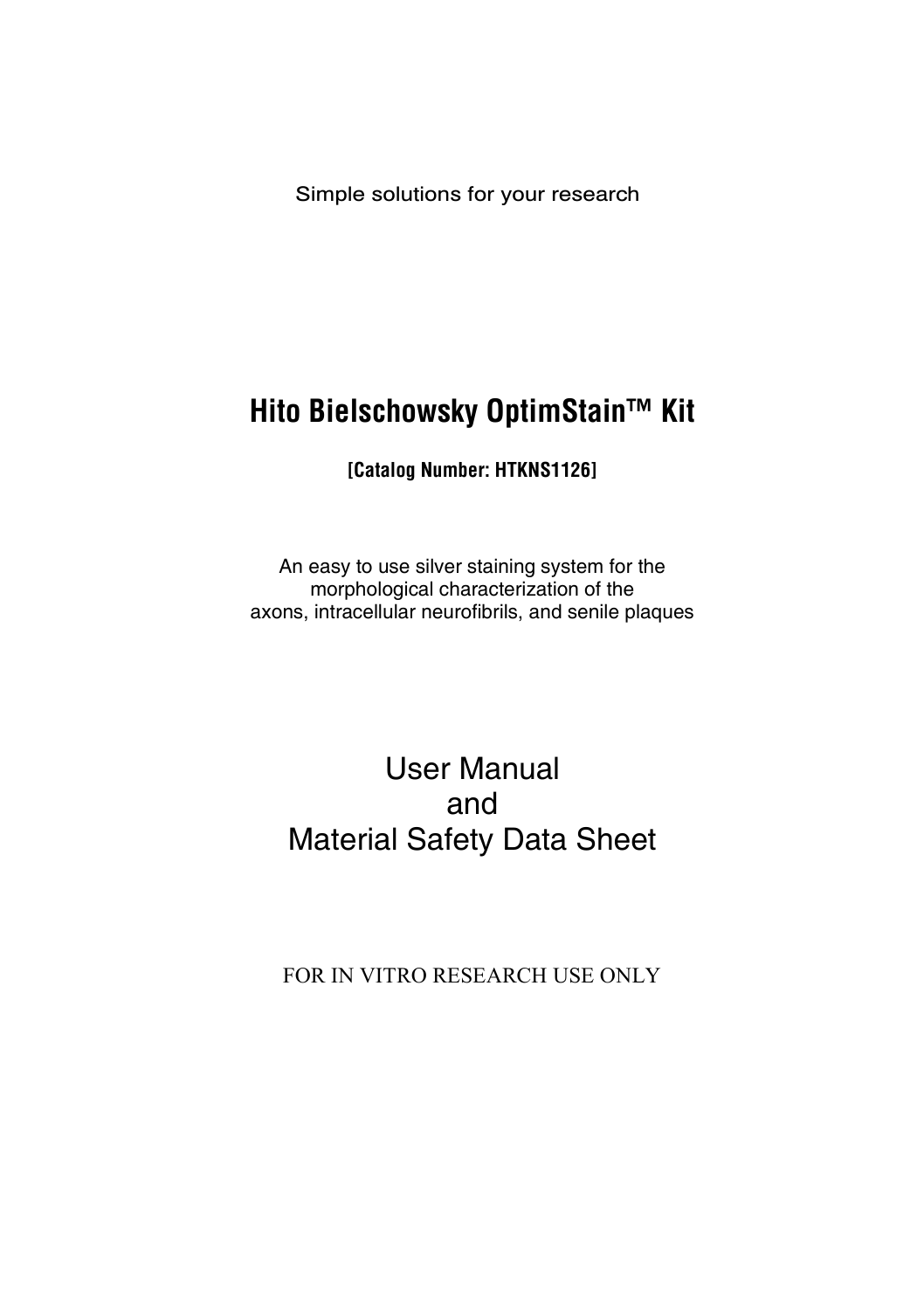# **Index**

|                 | I. Introduction                          |    |
|-----------------|------------------------------------------|----|
| $\mathbf{II}$ . | <b>Kit Contents</b>                      | 2  |
|                 | III. Tissue Preparation                  | 3  |
| IV.             | <b>Staining Procedure</b>                |    |
| V.              | References                               | 9  |
| VI.             | <b>Material Safety Data Sheet (MSDS)</b> | 10 |

# **Hitobiotec Corp.**

© 2017 All Rights Reserved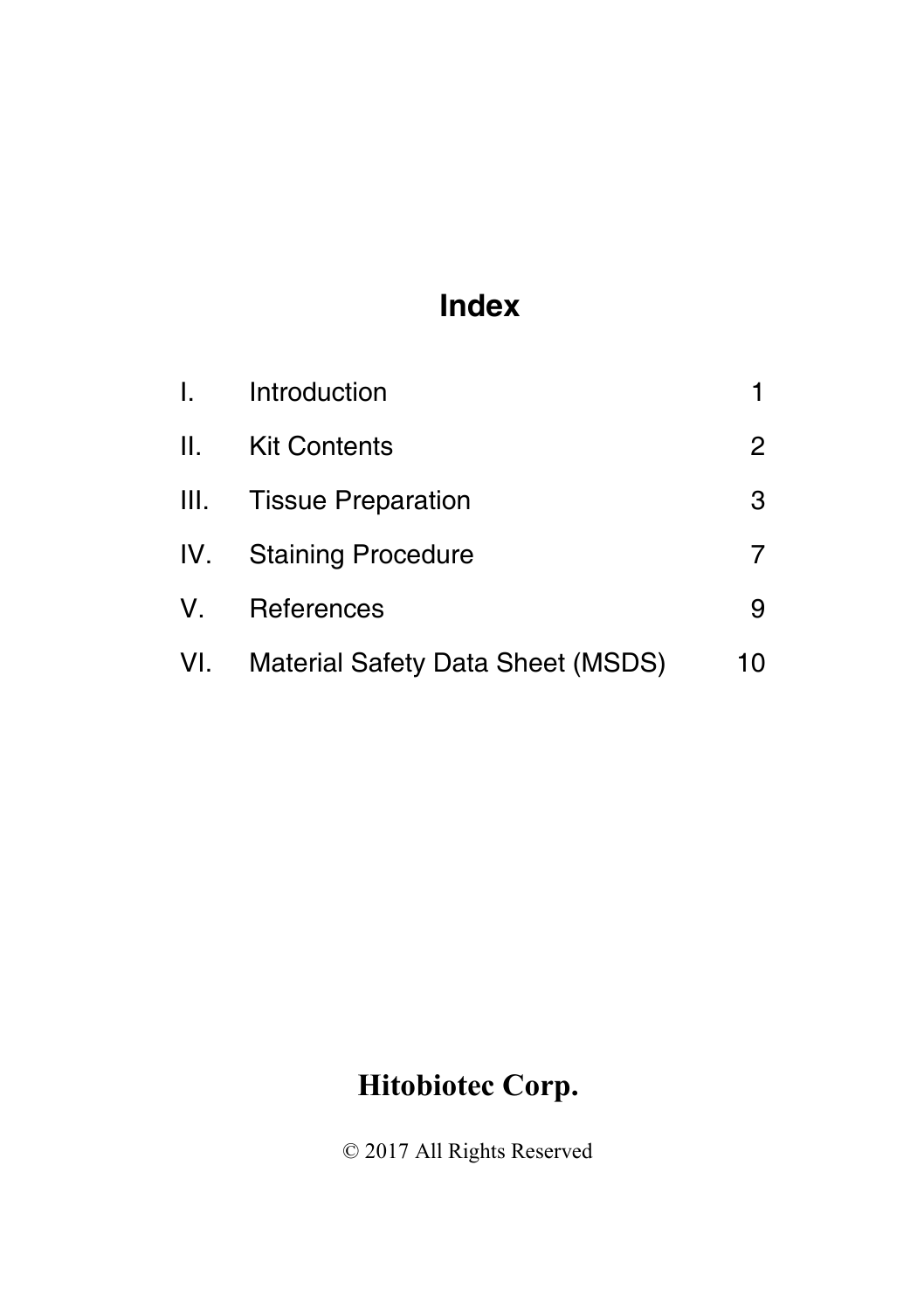## **I. Introduction**

The Bielschowsky's silver stain is commonly used to demonstrate axons, neurofibrillary tangles, nerve fibers and senile plaques. This staining technique improved on the method developed by Fajersztajn, who initially applied the silver mirror reaction to tissue staining<sup>1</sup>. Max Bielschowsky<sup>2</sup> a German neuropathologist, improved on Fajersztajn's method by using a silver nitrate solution to incubate formalin-fixed frozen sections, followed by an ammoniacal silver solution, a reducing solution and a sodium thiosulfate solution to remove the unreduced silver.

Early modifications of Bielschowsky method were summarized by Beech and Davenport<sup>3</sup>. Further modifications were made by Garven and Gairns<sup>4</sup>, Sevier and Munger<sup>5</sup>, and Yamamoto–Hirano<sup>6</sup>. However, these Bielschowsky staining procedures use relatively large volume of staining solutions, are costly, time-consuming, and difficult to achieve consistent results.

Hito Bielschowsky OptimStain™ Kit offers a simple solution to these problems. This kit is easy to use with simplified procedures. The users can process slides in large or small quantities without wasting the solutions. The developing step can be controlled slide by slide to achieve optimal staining and differentiation. This kit delivers stable and improved staining quality, with minimal overstains/ background and artifacts when used properly.

Hito Bielschowsky OptimStain™ Kit has been tested on the brains, spinal cords and peripheral nerves from several species of animals and proven to be sensitive for demonstrating the morphological details of axons and intracellular neurofibrils. It is a simple solution for your research.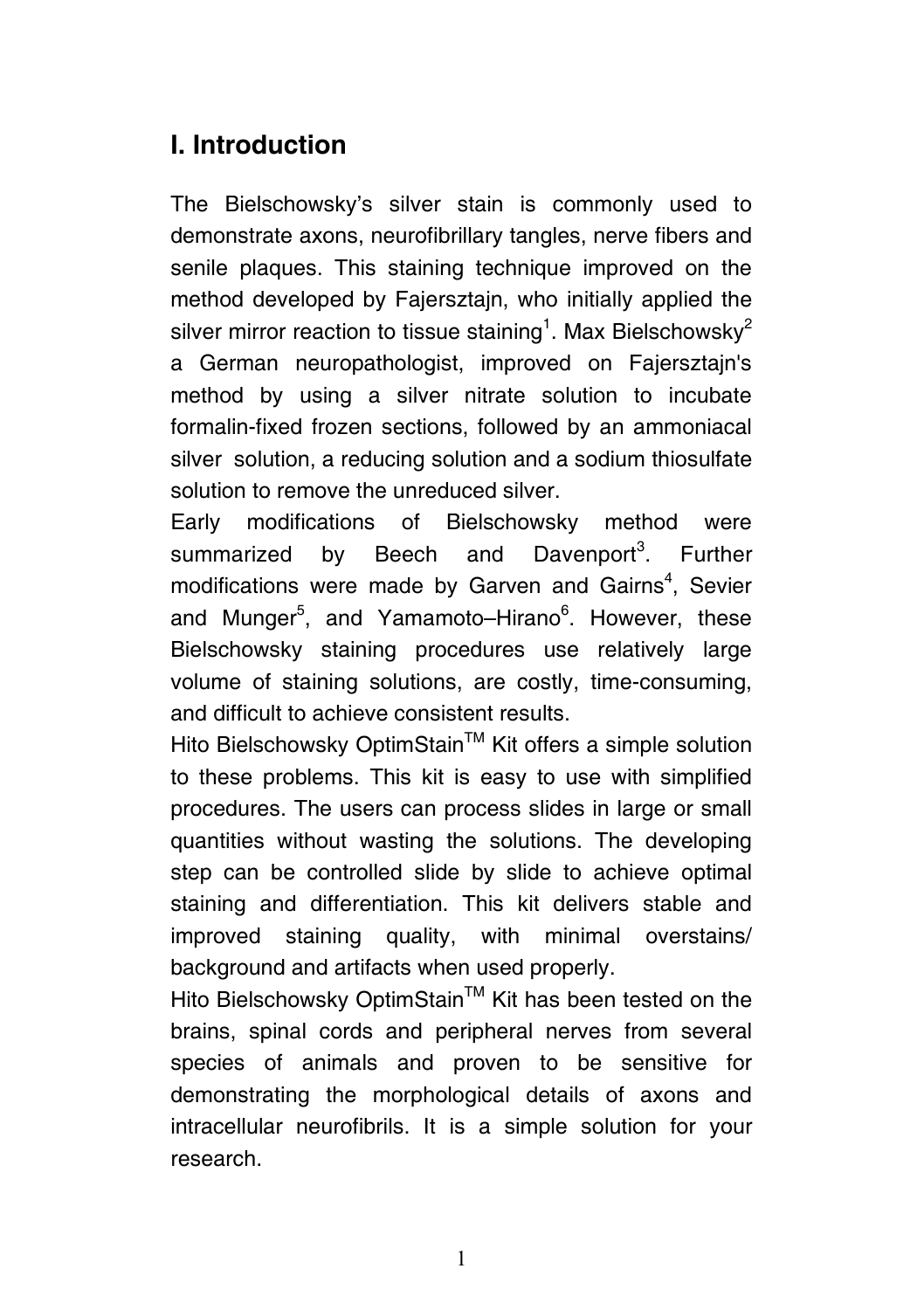## **II. Kit Contents**

### **Store Hito Bielschowsky OptimStain™ Kit**

### **at room temperature**

| <b>Kit Contents</b>       |                              | Standard Kit Small Kit |
|---------------------------|------------------------------|------------------------|
|                           | For 100 slides For 40 slides |                        |
| Solution-1                | 50 ml                        | 20 ml                  |
| Solution-2                | 50 ml                        | 20 ml                  |
| Solution-3                | 4 ml                         | 2 <sub>m</sub>         |
| Solution-4                | 250 ml                       | 125 ml                 |
| Hito Aqua Barrier PAP Pen | 1                            | 1                      |
| Staining Jar              | 2                            | 1                      |
| User Manual and MSDS      | 1                            |                        |



## **Note**

Before using Hito Bielschowsky OptimStain™ Kit, please make sure you have the following **Required Equipment / Materials** in your lab (not included in the kit):

- 1. Cryostat or Microtome
- 2. Dry ice, O.C.T. compound, isopentane, ethanol, xylene, double distilled or deionized water
- 3. Slide (recommend Hito Super-Safe slide Cat# HTHS0101) and coverslips
- 4. Staining jars for slides wash
- 5. Resinous mounting medium
- 6. Light microscope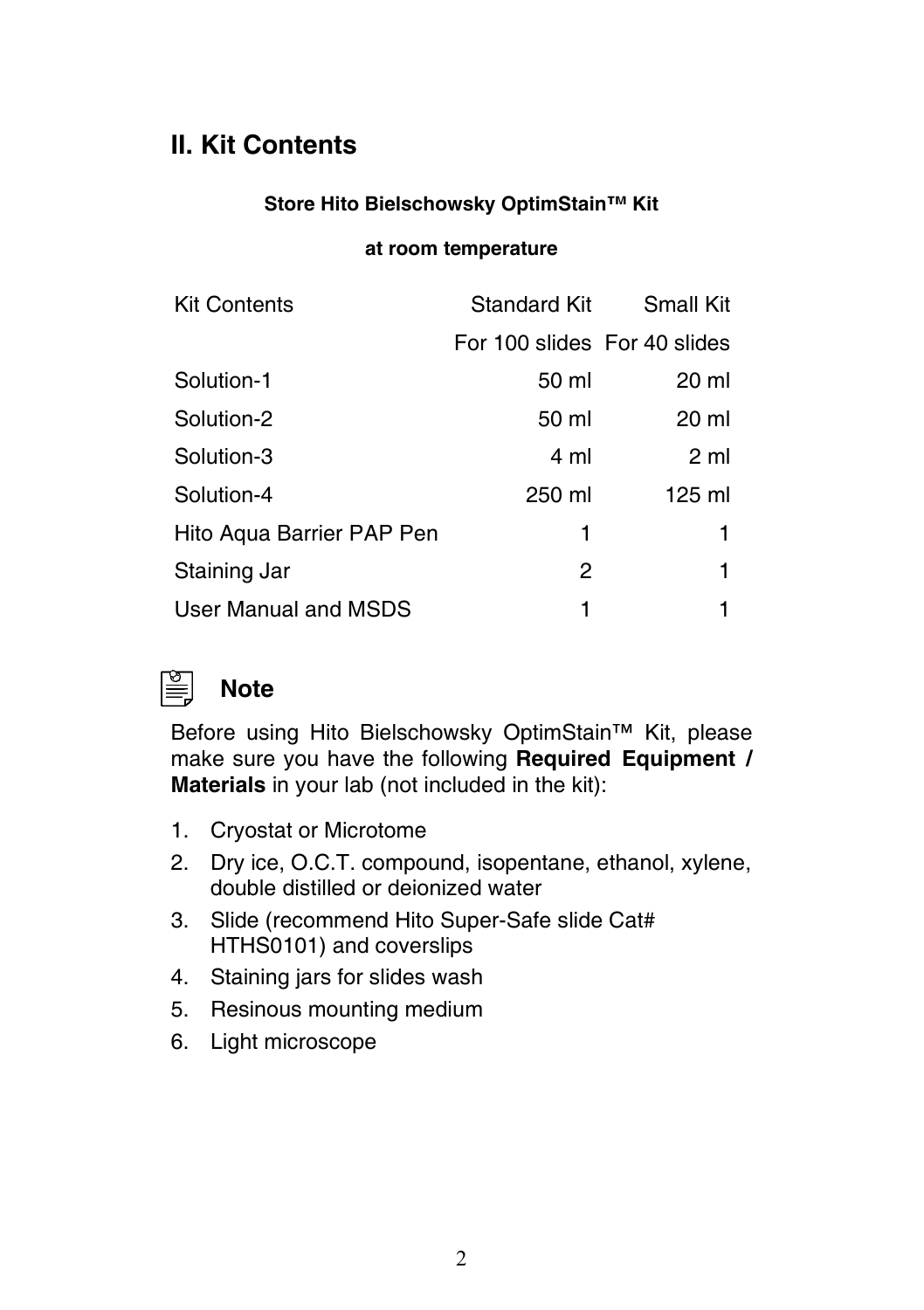## **III. Tissue Preparation**

## **For Frozen Section**

- 1. Prepare perfusion system.
- 2. Prepare animal for infusion by administering a lethal dose of anesthesia. Monitor it until the point when the animal fails to respond to pinching of the foot.
- 3. Cut the skin of the mouse from the abdomen to the top of the thorax. Open the abdominal wall below the ribcage. Lift the sternum with tweezers and cut the diaphragm. Then cut away the lower part of the ribcage to partially expose the heart.
- 4. Quickly insert needle of infusion set into left ventricle. Clamp the needle in place.
- 5. Begin perfusion of PBS very slowly (i.e., 10 to 15 ml/ min). After the perfusion system begins pumping the PBS, immediately cut the inferior vena cava to allow an escape route for the blood and perfusion fluid.
- 6. Perfuse PBS at a moderate to rapid rate (<20 ml/min) and continue until the effluent runs clear, which may require 25 to 50 ml of solution.
- 7. After the effluent runs clear, stop the pump and introduce 4% PFA into the infusion set line running into the animal. Perfuse 50-100 ml 4% PFA at a moderate to slow rate.
- 8. Remove and transfer tissue into 4% PFA, store at 4°C. Replace 4% PFA after 24 hours, and continue to store at 4°C for 24 hours.
- 9. Transfer the tissue into 30% sucrose solution, store at 4°C. Replace 30% sucrose solution after 24 hours, and continue to store at 4°C for 24 hours, until the tissue sinks into the sucrose solution.
- 10. Place ∼300 to 500 ml isopentane in a metal container large enough to hold a corresponding sieve-like basket. Place the metal container with the isopentane in dry ice for 15 to 30 min, until the temperature of the isopentane reaches -70°C.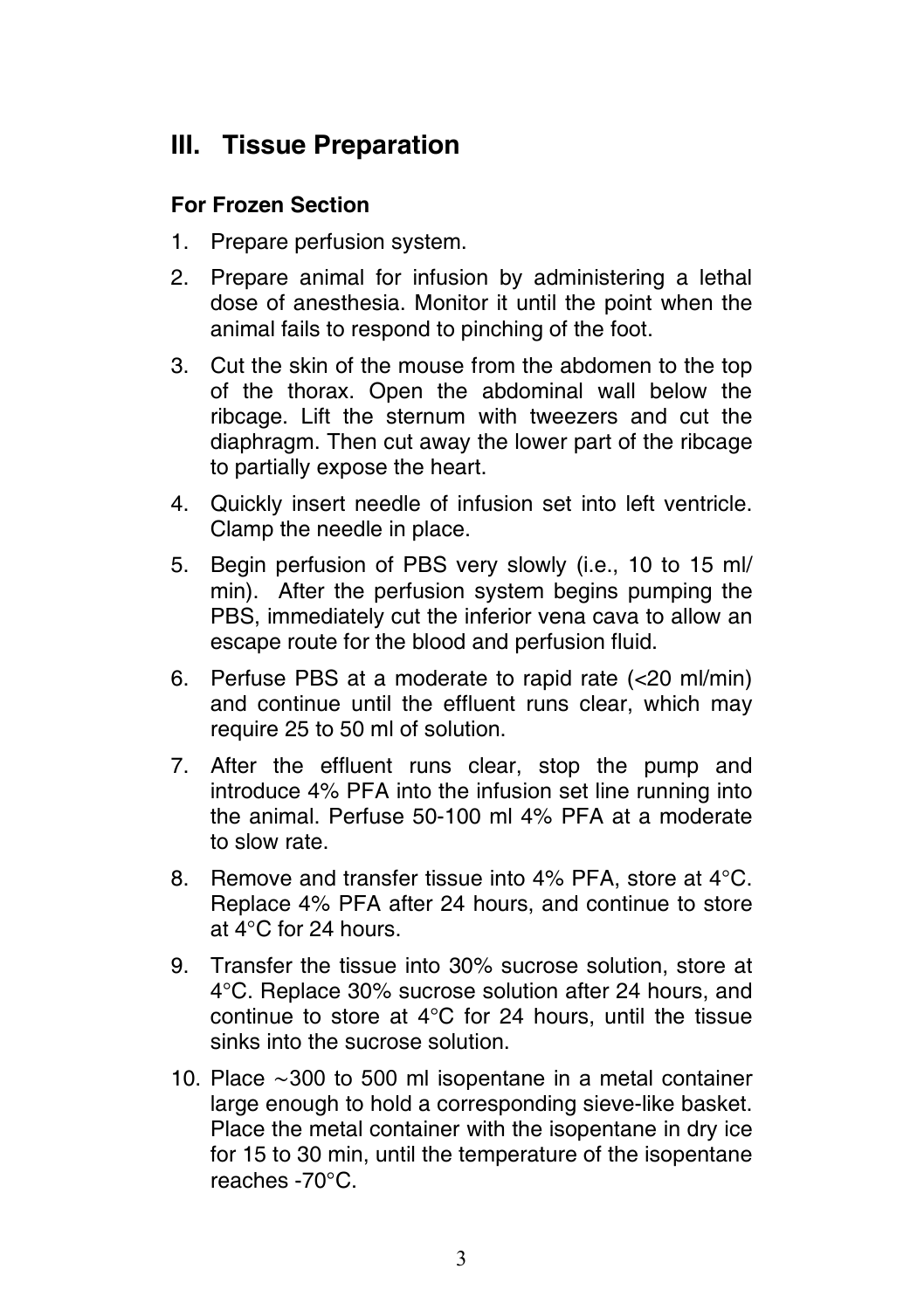- 11. Place the tissue briefly on absorbent paper to remove excess solution.
- 12. Place the tissue in OCT compound in a base mold on the mesh bottom of the sieve-like basket.
- 13. Slowly immerse the basket with the tissue in the cooled isopentane for 30 sec. to 1 min.



## **Note**

The time of immersion is absolutely critical; it must be long enough to result in complete freezing of the tissue, but not so long that the tissue cracks. It may be necessary to test various times to determine the one that is optimal to meet these criteria.

- 14. Wrap the dried, frozen tissue block in aluminum foil and store at -70°C until sectioning is performed.
- 15. Set the cryostat chamber temperature at **-17°C**.



## **Note**

The -17°C setting is satisfactory in most cases, but may need optimization for different cryostat and tissue types in order to cut sections smoothly and keep integrity.

- 16. Place specimen holder / cryostat chuck on dry ice and add embedding matrix or water on the surface of the specimen holder / chuck. As the embedding matrix or water begins to freeze, place the frozen tissue block into it so that the tissue block adheres to the specimen holder / chuck.
- 17. Slowly cut the tissue into sections (15-30 µm thickness) on a cryostat with the chamber temperature set at -17°C.
- 18. Mount the sections on the slide.
- 19. Air dry slides (30 minutes) at room temperature. Dried sections should be processed as soon as possible but may be stored in a slide box at room temperature for one year.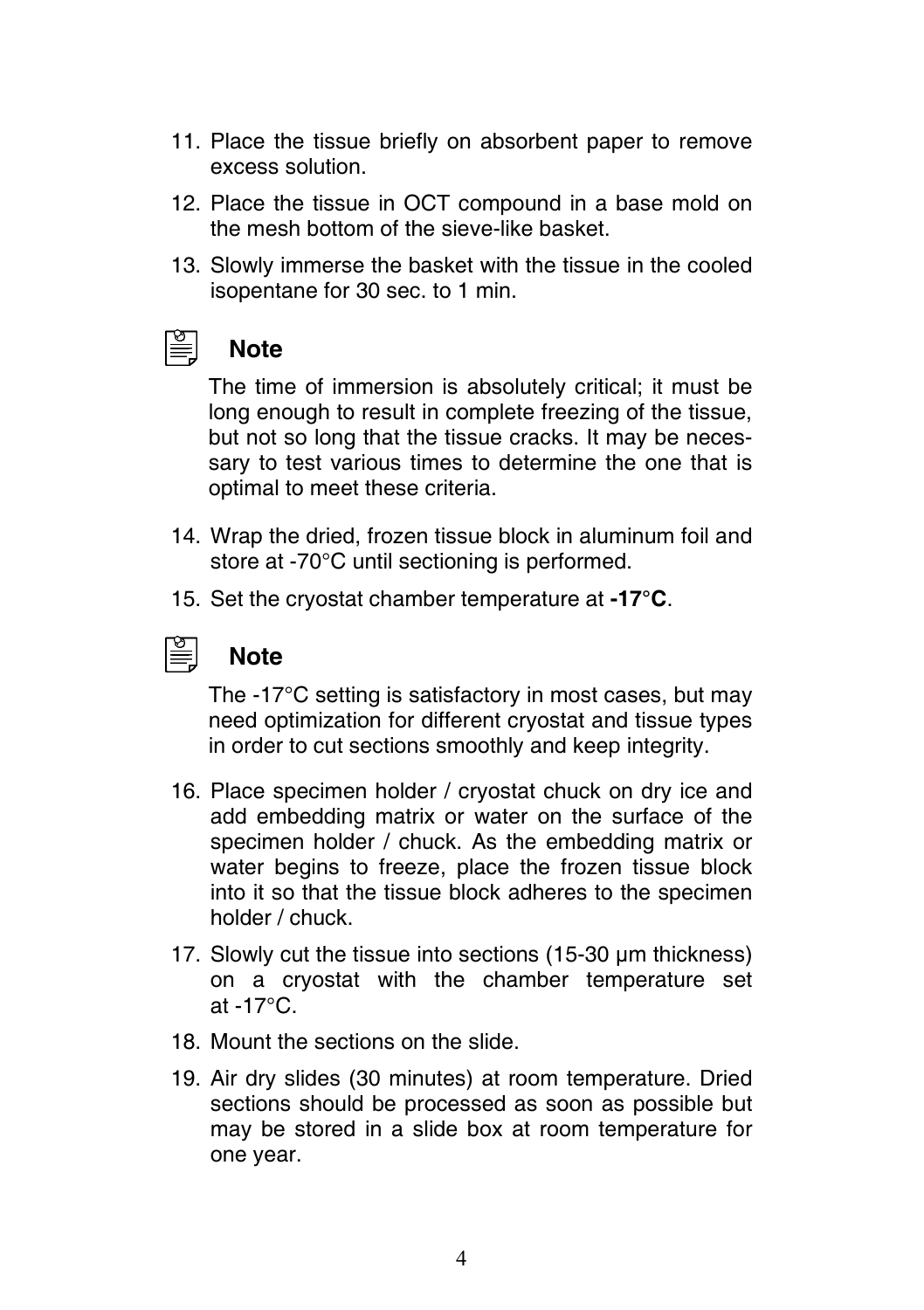## **For Paraffin Tissue Section**

- 1. Prepare perfusion system.
- 2. Prepare animal for infusion by administering a lethal dose of anesthesia. Monitor it until the point when the animal fails to respond to pinching of the foot.
- 3. Cut the skin of the mouse from the abdomen to the top of the thorax. Open the abdominal wall below the ribcage. Lift the sternum with tweezers and cut the diaphragm. Then cut away the lower part of the ribcage to partially expose the heart.
- 4. Quickly insert needle of infusion set into left ventricle. Clamp the needle in place.
- 5. Begin perfusion of PBS very slowly (i.e., 10 to 15 ml/ min). After the perfusion system begins pumping the PBS, immediately cut the inferior vena cava to allow an escape route for the blood and perfusion fluid.
- 6. Perfuse PBS at a moderate to rapid rate (<20 ml/min) and continue until the effluent runs clear, which may require 25 to 50 ml of solution.
- 7. After the effluent runs clear, stop the pump and introduce 4% PFA into the Infusion set line running into the animal. Perfuse 50-100 ml 4% PFA at a moderate to slow rate.
- 8. Remove and transfer tissue into 4% PFA store at 4°C. Replace 4% PFA after 24 hours, and continue to store at  $4^{\circ}$ C for 24-48 hours.
- 9. After fixation, dehydrate the tissue in a graded ethanol/ water series at room temperature: (for 0.5  $\text{cm}^3$  tissue)
	- Tap water for 2 hours
	- 50% ethanol for 2 changes of 2 hours each
	- 70% ethanol for 2 changes of 2 hours each
	- 95% ethanol for 2 changes of 1.5 hour each
	- 100% ethanol for 2 changes of 1 hour each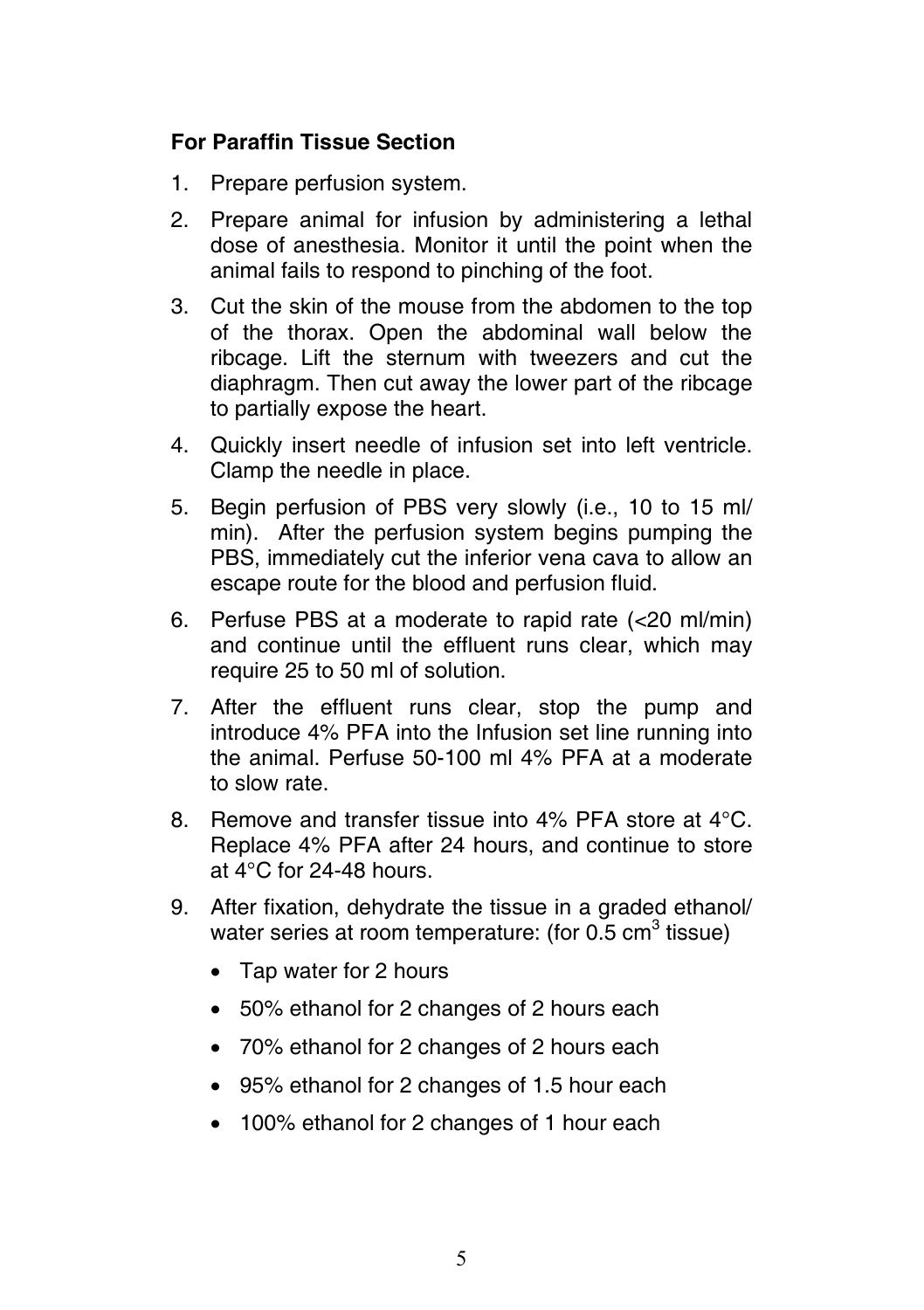- 10. Replace ethanol with xylene for 2 changes, each 45 minutes at room temperature.
- 11. Immerse the tissue in the paraffin wax (56-58ºC), 2 changes, 1.5 hour each.



## **Note**

The time of immersion is absolutely critical; it must be long enough to remove xylene in the tissue, but not so long that the tissue stiffens. It may be necessary to test various times to determine the one that is optimal to meet these criteria.

- 12. Embed tissues in paraffin blocks
- 13. Turn on the water bath and check that the temperature is 45ºC. Use fresh deionized water. Insert the block into the microtome chuck. Set the dial to cut 5-11 µm sections. Cut sections and pick them up with forceps or a fine paint brush and float them on the surface of the water bath. Float the sections onto the surface of Hito Super-Safe Slide.
- 14. Place the slides with paraffin sections in a 60°C oven for 2 hours (so the wax just starts to melt) to bond the tissue to the glass. Slides can be stored in slide box at room temperature.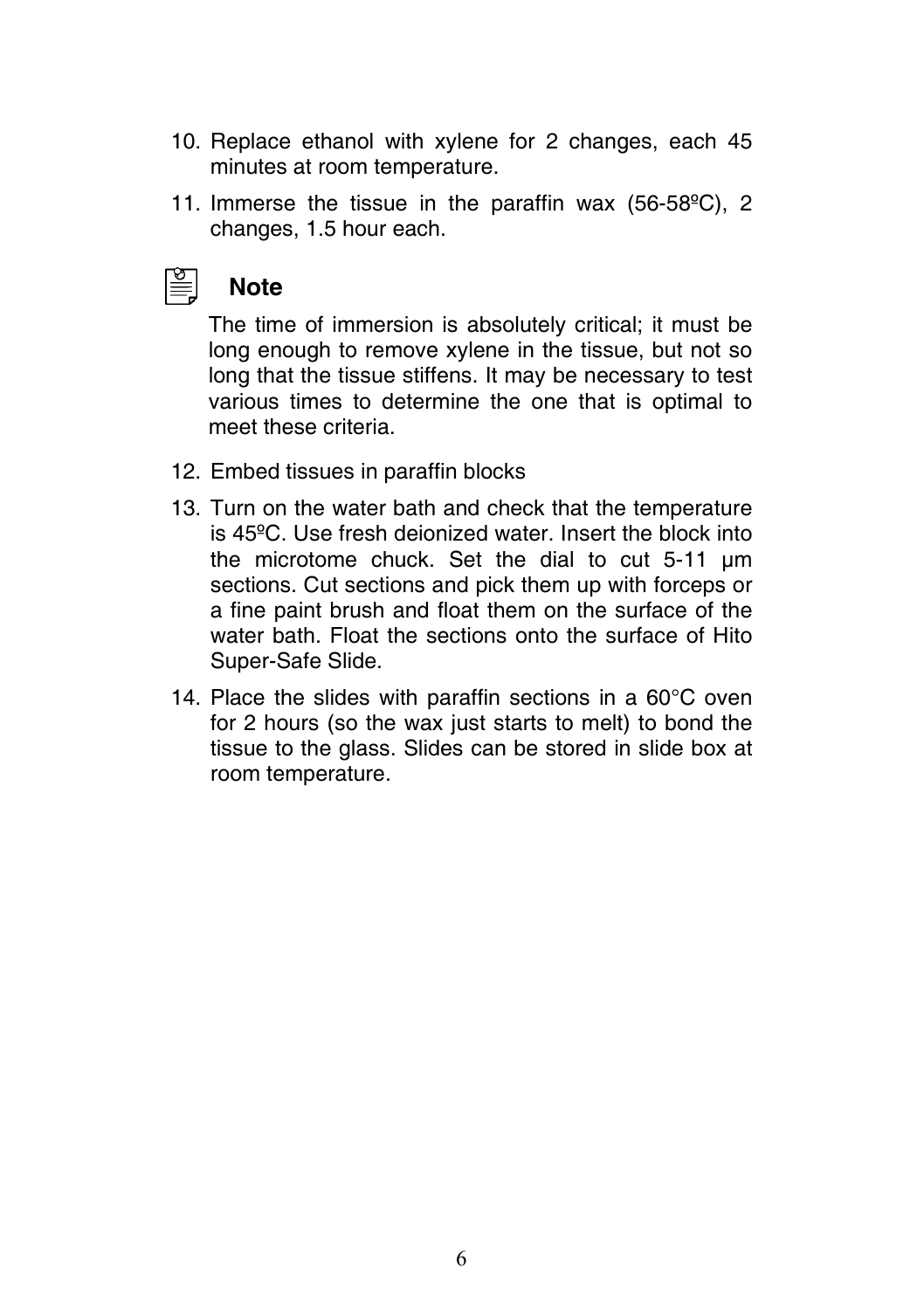## **IV. Staining Procedure**

## **(Sample protocol for 3 - 4 slides or 6 - 8 mouse brain sections. For more sections, increase the amount used proportionally)**

- 1. Deparaffin / defat and rehydrate the sections by placing the slides in xylene, 100% ethanol, 95% ethanol, 75% ethanol, 50% ethanol and then in double distilled water with 2 changes in each solvent, and 3-5 minutes during each change.
- 2. Draw a loose circle with Hito Aqua Barrier PAP Pen (provided in the kit) around the rehydrated sections. After the Hito Aqua Barrier PAP Pen circle dries, use a pipet to drop Solution-1 onto each section within the Pap-Pen circle. Fully cover the sections by Solution-1.
- 3. Place the Solution-1 covered slides in a humidity chamber and incubate for 15-30 minutes at 4°C in the dark (the sensitization step). While waiting for the slides to incubate, carry out Steps 4 - 7.
- 4. Add **1ml** Solution-1 into 2ml Eppendorf microtube. Add 600µl Solution-2 into the same microtube using a pipet and mix well. Brown precipitate should appear.
- 5. Add **10 µl** of Solution-2 to the microtube and close the lid, vortex for 3-5 seconds.
- 6. Repeat Step 5 until the brown precipitate **just** disappears.



## **Note**

Step 6 is very critical. Pay close attention to the brown precipitate. Do not over add Solution-2. The mixture solution should just turn clear by the last addition of 10 µl of Solution-2.

7. After the mixture solution turns clear, add another **10 µl**  of Solution-2 and mix well. Pipet 1 ml of the final mixture solution into a new microtube and label it as "Developer". Save the rest of the mixture solution for Step 9 below.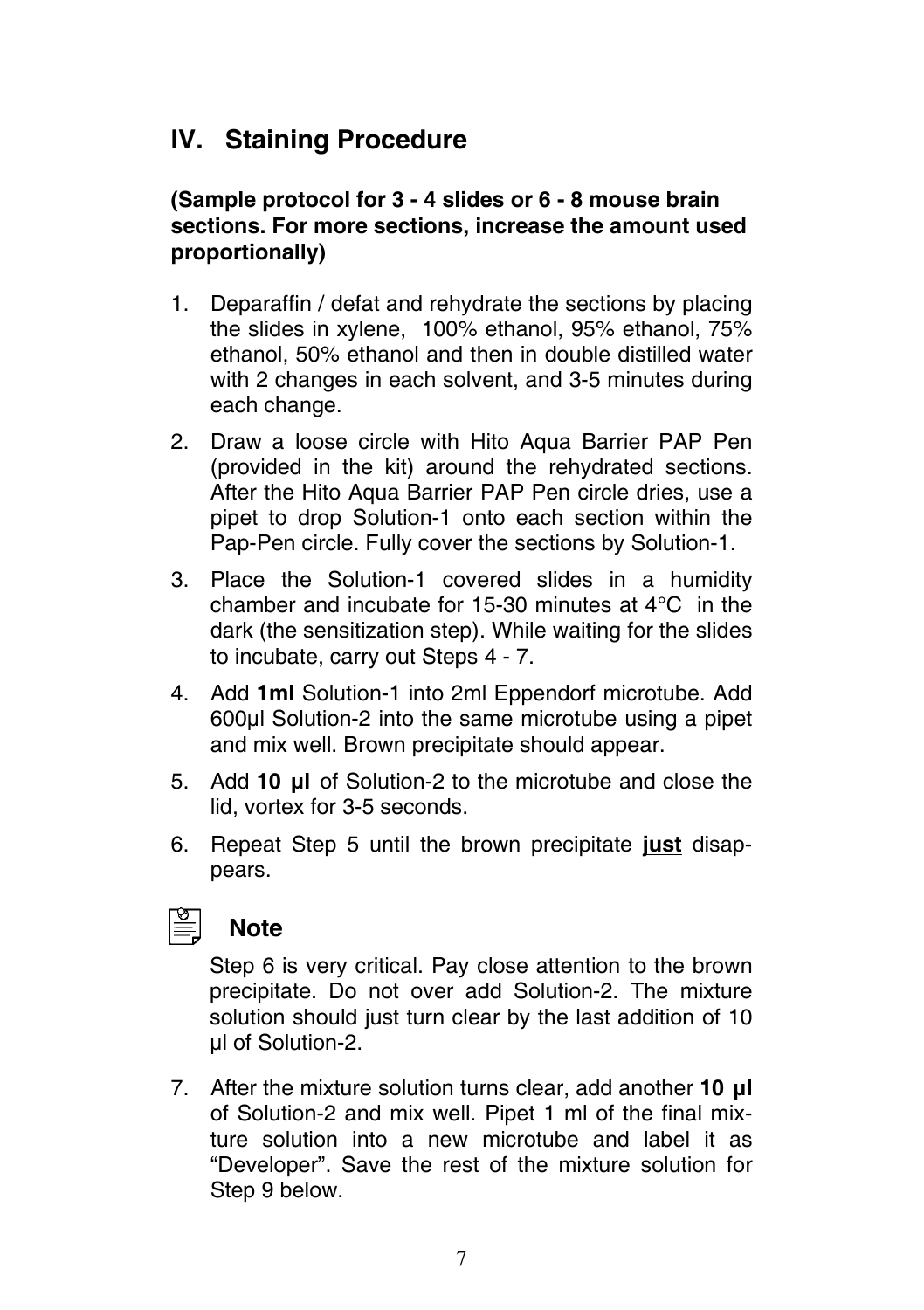- 8. At the end of the incubation from Step 3, rinse the slides in double distilled water for 3 times, 1 minute each. Drain the slides but do not wipe.
- 9. Using a pipet, drop the saved mixture solution from Step 7 onto each section within the Pap-Pen circle. Fully cover the sections. Place the slides in a humidity chamber and incubate for 15-30 minutes at 4°C in the dark. Dip the slides in double distilled water for one second after completion of incubation.
- 10. Add 50 ml double distilled water and 200 µl Solution-2 to a 50 ml coplin jar, mix well. Place the slides in the coplin jar until the developing step.
- 11. Add 60 µl Solution-3 into the 1 ml "Developer" solution set aside from Step 7, mix well. Using a pipet, immediately drop the mixture solution onto the sections within the Pap-Pen circle. Develop for 1 - 8 minutes under the microscope and check for color change. Once a golden brown tissue color is achieved, immediately stop the developing step by placing the slides back into the mixture solution in the coplin jar from Step 10 for 1 minute.
- 12. Place slides in Solution-4 in a 12 ml staining jar (provided in the kit) for 3 minutes at room temperature.
- 13. Rinse the slides in double distilled water twice, 2 minutes each.
- 14. Dehydrate the slides in 50% ethanol, 75% ethanol, 95% ethanol and 100% ethanol, with 2 changes in each step, 3-5 minutes during each change.
- 15. Clear in xylene, 2 times, 4 minutes each. Apply coverslip over sections using xylene based resinous mounting medium.
- 16. Allow to dry. The slide can be viewed after drying by bright field microscopy.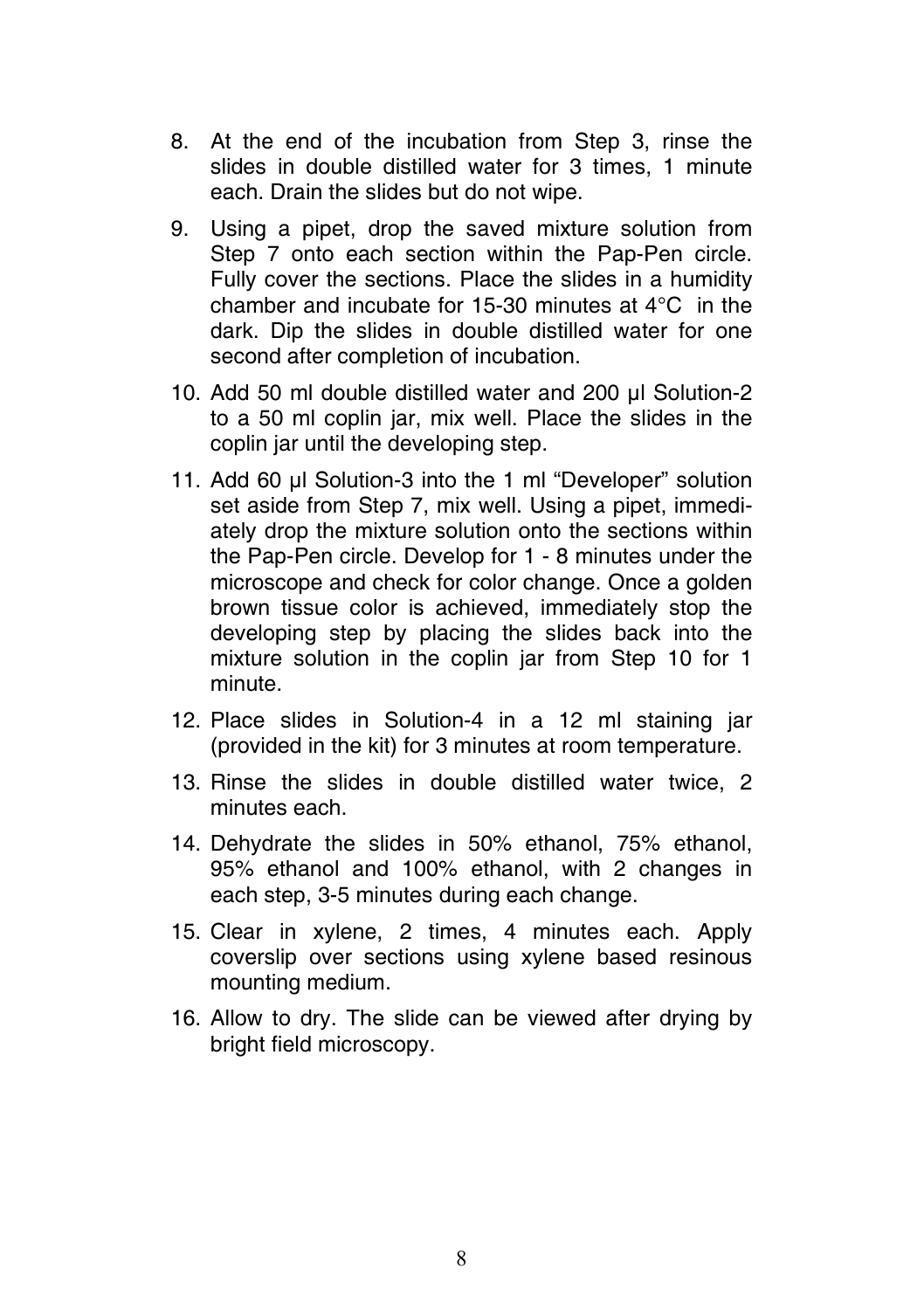## **V. References**

- 1. Fajersztajn, J. Ein neues Silberimprägnationsverfahren als Mittel zur Färbung der Axencylinder. Neurologisches Zentralblatt 20, 98-107 (1901).
- 2. Bielschowsky, M. Eine Modifikation meines Silverimprägnationsverfahrens zur Darstellung der Neurofibrillen. J für Psychologie Neurologie 12, 135– 137 (1908).
- 3. Beech, R. H. a. D., H.A. The Bielschowsky Staining Technic a Study of the Factors Influencing Its<br>Specificity for Nerve FIBFRS Biotechnic & Specificity for Nerve FIBERS. Biotechnic Histochemistry 8, 11-29, (1933).
- 4. Garven, H. S. & Gairns, F. W. The silver diammine ion staining of peripheral nerve elements and the interpretation of the results: with a modification of the Bielschowsky-Gros method for frozen sections. Q J Exp Physiol Cogn Med Sci 37, 131-142 (1952).
- 5. Sevier, A. C. & Munger, B. L. Technical Note: A Silver Method for Paraffin Sections of Neural Tissue. J Neuropathol Exp Neurol 24, 130-135 (1965).
- 6. Yamamoto, T. & Hirano, A. A comparative study of modified Bielschowsky, Bodian and thioflavin S stains on Alzheimer's neurofibrillary tangles. Neuropathol Appl Neurobiol 12, 3-9 (1986).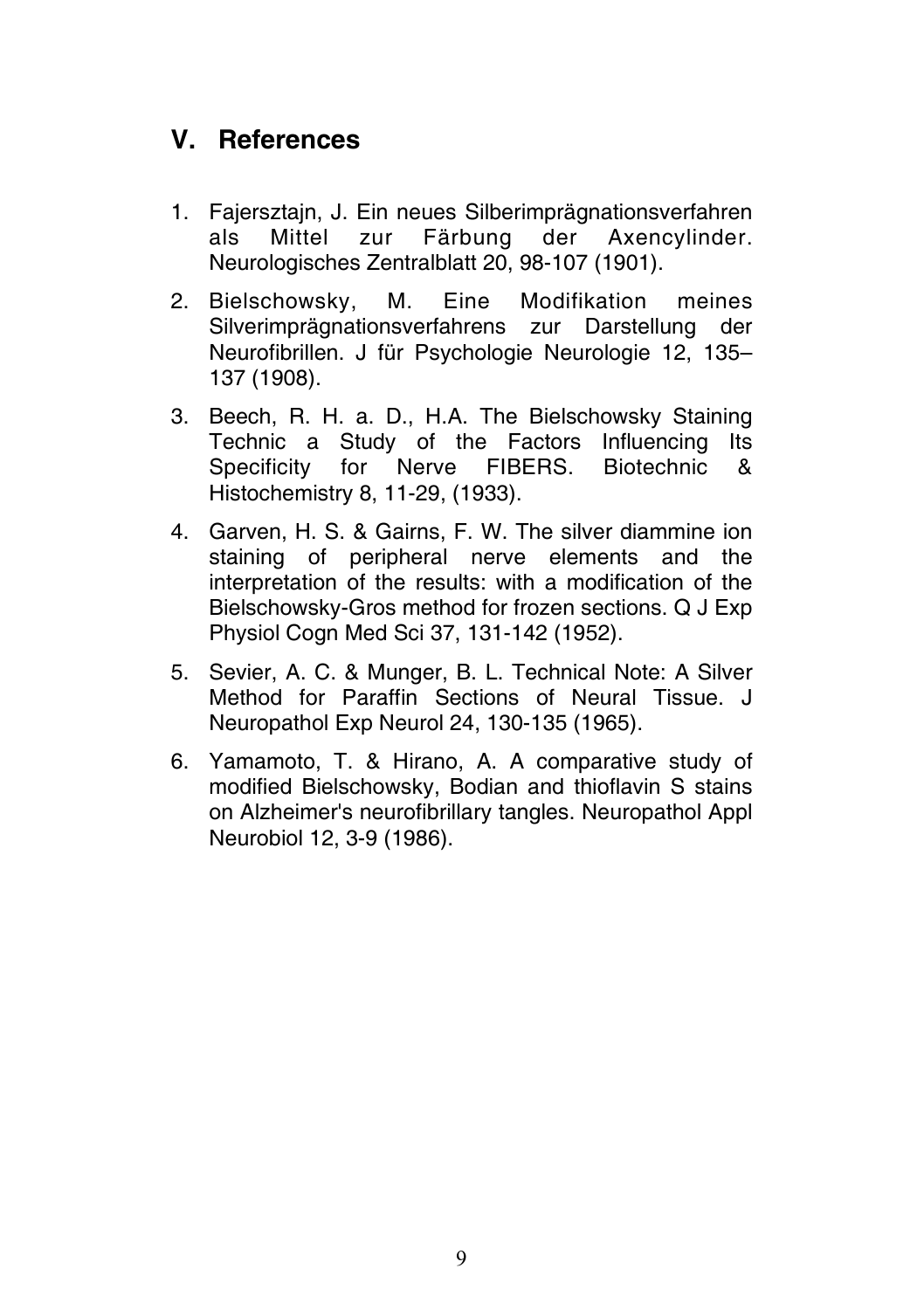## **VI. Material Safety Data Sheet (MSDS**)

Date Updated: 12/01/2015 Version 1.9

## 1. Product and Company Information

| <b>Product Name</b>     | Hito Bielschowsky OptimStain™ Kit                              |
|-------------------------|----------------------------------------------------------------|
| <b>Product Number</b>   | <b>HTKNS1126</b>                                               |
| <b>Brand</b>            | Hitobiotec                                                     |
| <b>Company Address</b>  | Hitobiotec Corp.<br>P O Box 7528<br>Kingsport, TN 37664<br>USA |
| <b>Technical Phone:</b> | 423-520-6880                                                   |
| <b>Emergency Phone:</b> | 423-520-6880                                                   |

### 2. Composition and Information on Ingredient

| <b>Substance Name</b>             | CAS#       | <b>SARA 313</b> |
|-----------------------------------|------------|-----------------|
| Hito Bielschowsky OptimStain™ Kit | None       | No              |
|                                   |            |                 |
| <b>Ingredient Name</b>            | CAS#       | <b>SARA 313</b> |
| <b>WATER</b>                      | 7732-18-5  | No              |
| Sodium Thiosulfate                | 10102-17-7 | No              |
| PROPRIETARY COMPONENT(S)          | None       | No              |

### 3. Hazards Identification

#### **EMERGENCY OVERVIEW**

Harmful by inhalation or in contact with skin or eyes. Possible risk of irreversible damage to skin, mucous membranes, eyes, blood, kidneys and digestive, respiratory, reproductive and central nervous systems.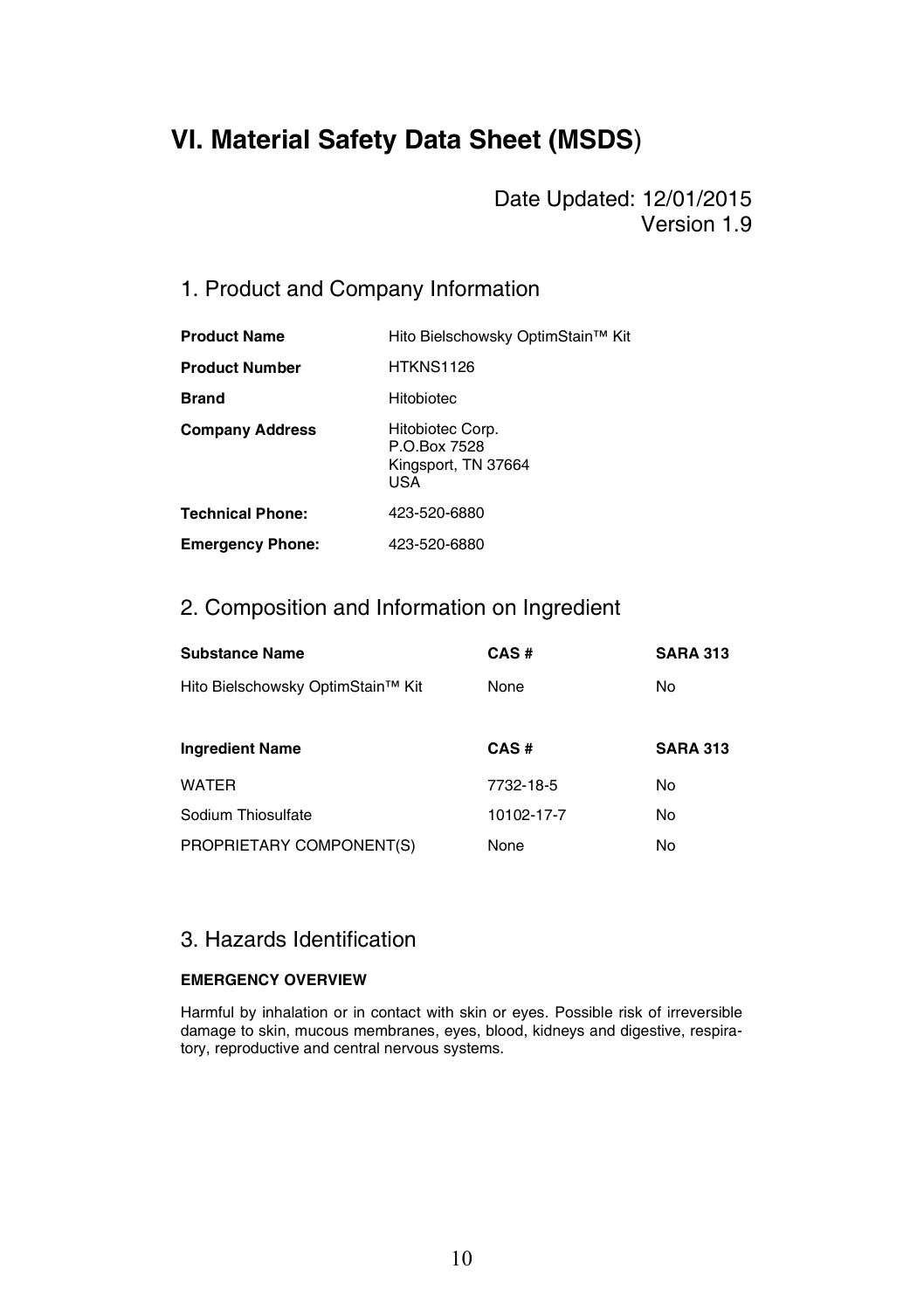#### **HMIS RATING**

| HEALTH: 2          | FLAMMABILITY: 0 | REACTIVITY: 0 |
|--------------------|-----------------|---------------|
| <b>NFPA RATING</b> |                 |               |
| HEALTH: 2          | FLAMMABILITY: 0 | REACTIVITY: 0 |

#### **Potential Health Effects**

| <b>Inhalation</b> | May be harmful if inhaled. Causes respiratory tract irritation.  |
|-------------------|------------------------------------------------------------------|
| Skin              | May be harmful if absorbed through skin. Causes skin irritation. |

Eyes Causes eye burns, eye irritation.

Ingestion Toxic if swallowed. Causes burns.

### 4. FIRST AID MEASURES

#### **General advice**

Consult a physician. Show this safety data sheet to the doctor in attendance. Move out of dangerous area.

#### **If inhaled**

If breathed in, move person into fresh air. If not breathing give artificial respiration

#### **In case of skin contact**

Take off contaminated clothing and shoes immediately. Wash off with soap and plenty of water. Consult a physician.

#### **In case of eye contact**

Continue rinsing eyes during transport to hospital.Rinse thoroughly with plenty of water for at least 15 minutes and consult a physician.

#### **If swallowed**

Do NOT induce vomiting. Never give anything by mouth to an unconscious person. Rinse mouth with water. Consult a physician.

### 5. FIRE-FIGHTING MEASURES

#### **Flammable properties**

Flash point no data available

Ignition temperature no data available

#### **Suitable extinguishing media**

Use water spray, alcohol-resistant form, dry chemical or carbon dioxide.

#### **Special protective equipment for fire-fighters**

Wear self contained breathing apparatus for fire fighting if necessary.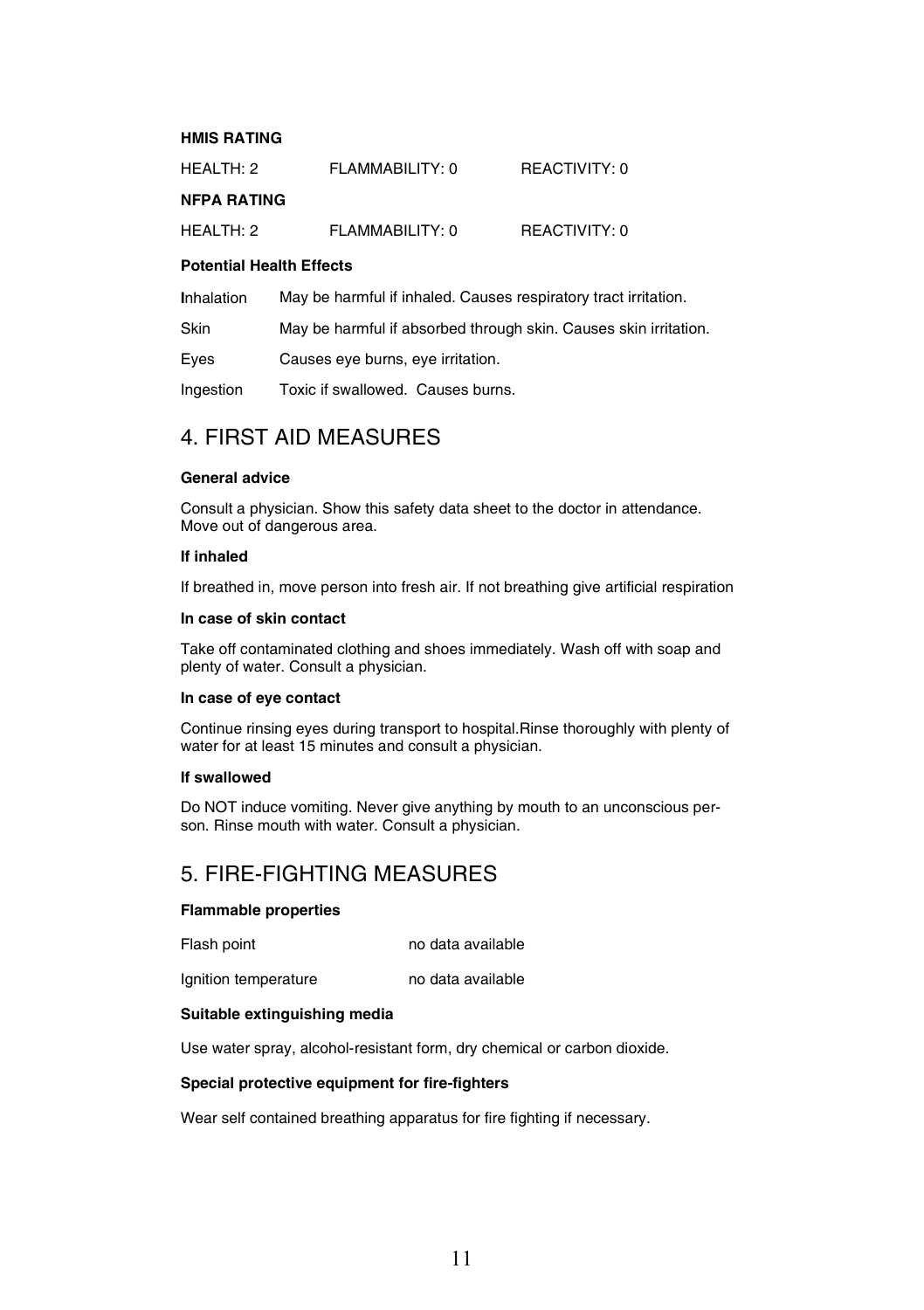## 6. ACCIDENTAL RELEASE MEASURES

#### **Personal precautions**

Use personal protective equipment. Avoid dust formation. Avoid breathing dust. Ensure adequate ventilation. Evacuate personnel to safe areas.

#### **Environmental precautions**

Prevent further leakage or spillage if safe to do so. Do not let product enter drains. Discharge into the environment must be avoided.

#### **Methods for cleaning up**

Pick up and arrange disposal without creating dust. Keep in suitable, closed containers for disposal.

## 7. HANDLING AND STORAGE

#### **Handling**

Perform experiment in a properly functioning chemical hood, which is vented to the outside. Wear glasses and disposable gloves while handling kit reagents. Wash hands thoroughly after performing the test.

#### **Storage**

Keep container tightly closed in a dry and well-ventilated place. Store at room temperature, preferably in a cool place.

## 8. EXPOSURE CONTROLS/PERSONAL PROTECTION

Contains no substances with occupational exposure limit values.

#### **Personal protective equipment**

#### **Respiratory protection**

Where risk assessment shows air-purifying respirators are appropriate use a fullface respirator with multipurpose combination (US) or type ABEK (EN 14387) respirator cartridges as a backup to engineering controls. If the respirator is the sole means of protection, use a full-face supplied air respirator. Use respirators and components tested and approved under appropriate government standards such as NIOSH (US) or CEN (EU).

#### **Hand protection**

Handle with gloves.

#### **Eye protection**

Safety glasses with side-shields conforming to EN166

#### **Hygiene measures**

Avoid contact with skin, eyes and clothing. Wash hands before breaks and immediately after handling the product.

### 9. PHYSICAL AND CHEMICAL PROPERTIES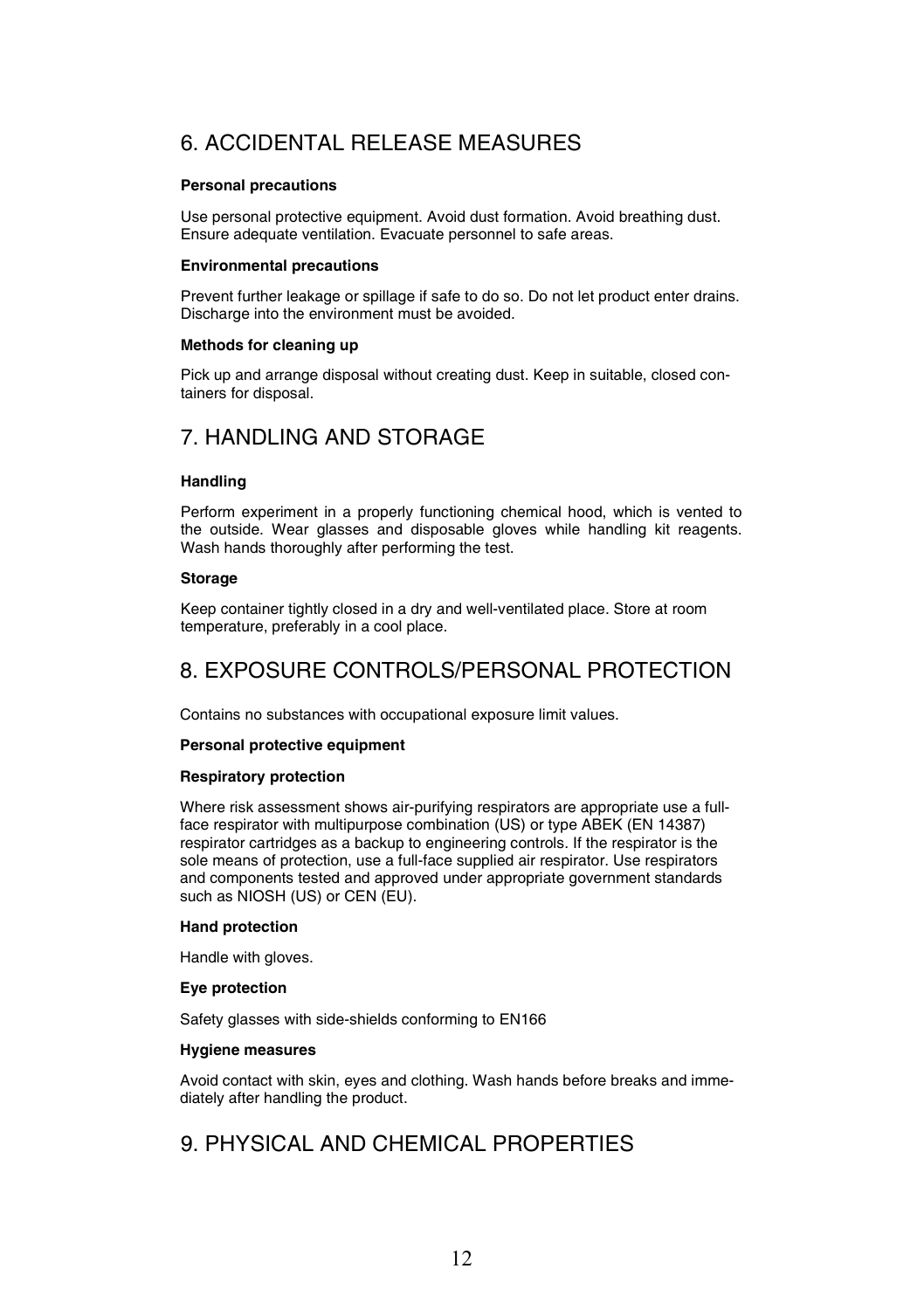#### **Appearance**

| Form                  | liquid            |
|-----------------------|-------------------|
| Safety data           |                   |
| рH                    | no data available |
| Melting point         | no data available |
| Boiling point         | no data available |
| Flash point           | no data available |
| Ignition temperature  | no data available |
| Lower explosion limit | no data available |
| Upper explosion limit | no data available |
| Water solubility      | no data available |

## 10. STABILITY AND REACTIVITY

#### **Storage stability**

Stable under recommended storage conditions. Avoid Light.

#### **Materials to avoid**

Strong oxidizing agents, metals

#### **Hazardous decomposition products**

Hazardous decomposition products formed under fire conditions. - Hydrogen chloride gas, Mercury/mercury oxides, Potassium oxides, Chromium oxides.

### 11. TOXICOLOGICAL INFORMATION

| <b>Acute toxicity</b>                 | Refer to component MSDS                                             |  |
|---------------------------------------|---------------------------------------------------------------------|--|
| Irritation and corrosion              | Refer to component MSDS                                             |  |
| <b>Sensitisation</b>                  | Refer to component MSDS                                             |  |
| <b>Signs and Symptoms of Exposure</b> |                                                                     |  |
| no data available                     |                                                                     |  |
| <b>Potential Health Effects</b>       |                                                                     |  |
| Inhalation                            | May be harmful if inhaled. Causes respiratory tract<br>irritation.  |  |
| Skin                                  | May be harmful if absorbed through skin. Causes skin<br>irritation. |  |
| Eyes                                  | Causes eye burns, eye irritation.                                   |  |
| Ingestion                             | Toxic if swallowed. Causes burns.                                   |  |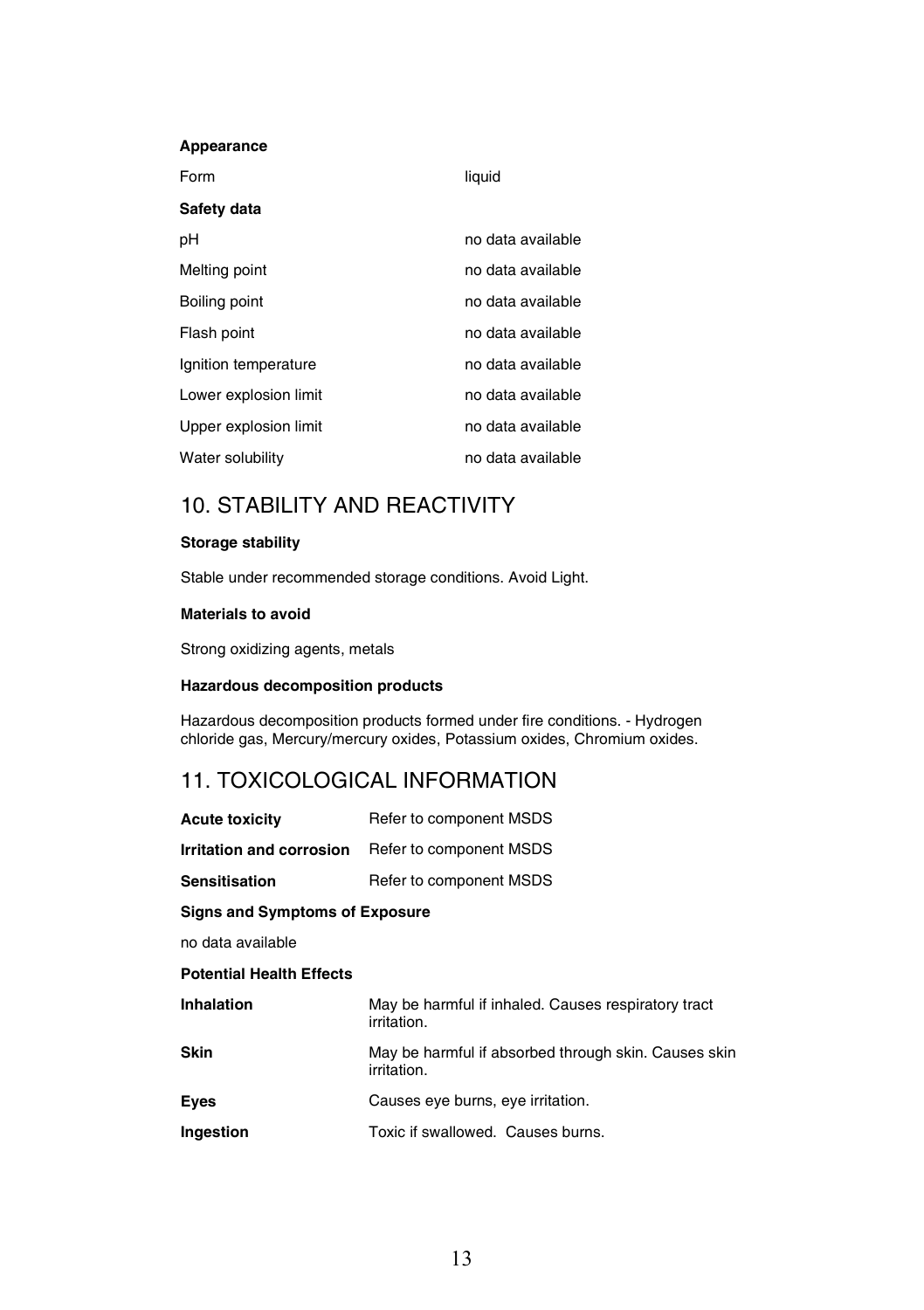## 12. ECOLOGICAL INFORMATION

#### **Elimination information (persistence and degradability)**

Refer to component MSDS

#### **Ecotoxicity effects**

Refer to component MSDS

#### **Further information on ecology**

Refer to component MSDS

## 13. DISPOSAL CONSIDERATIONS

#### **Product**

Observe all federal, state, and local environmental regulations. Contact a licensed professional waste disposal service to dispose of this material.

#### **Contaminated packaging**

Dispose of as unused product.

### 14. TRANSPORT INFORMATION

#### **DOT (US)**

Not dangerous goods

#### **IMDG**

Not dangerous goods

#### **IATA**

Not dangerous goods

### 15. OTHER INFORMATION

#### **Further information**

The above information is believed to be correct but does not purport to be all inclusive and shall be used only as a guide. The information in this document is based on the present state of our knowledge and is applicable to the product with regard to appropriate safety precautions. It does not represent any guarantee of the properties of the product. Hitobiotech, Inc., shall not be held liable for any damage resulting from handling or from contact with the above product. Read Terms & Conditions page on our website for additional terms and conditions of sale.